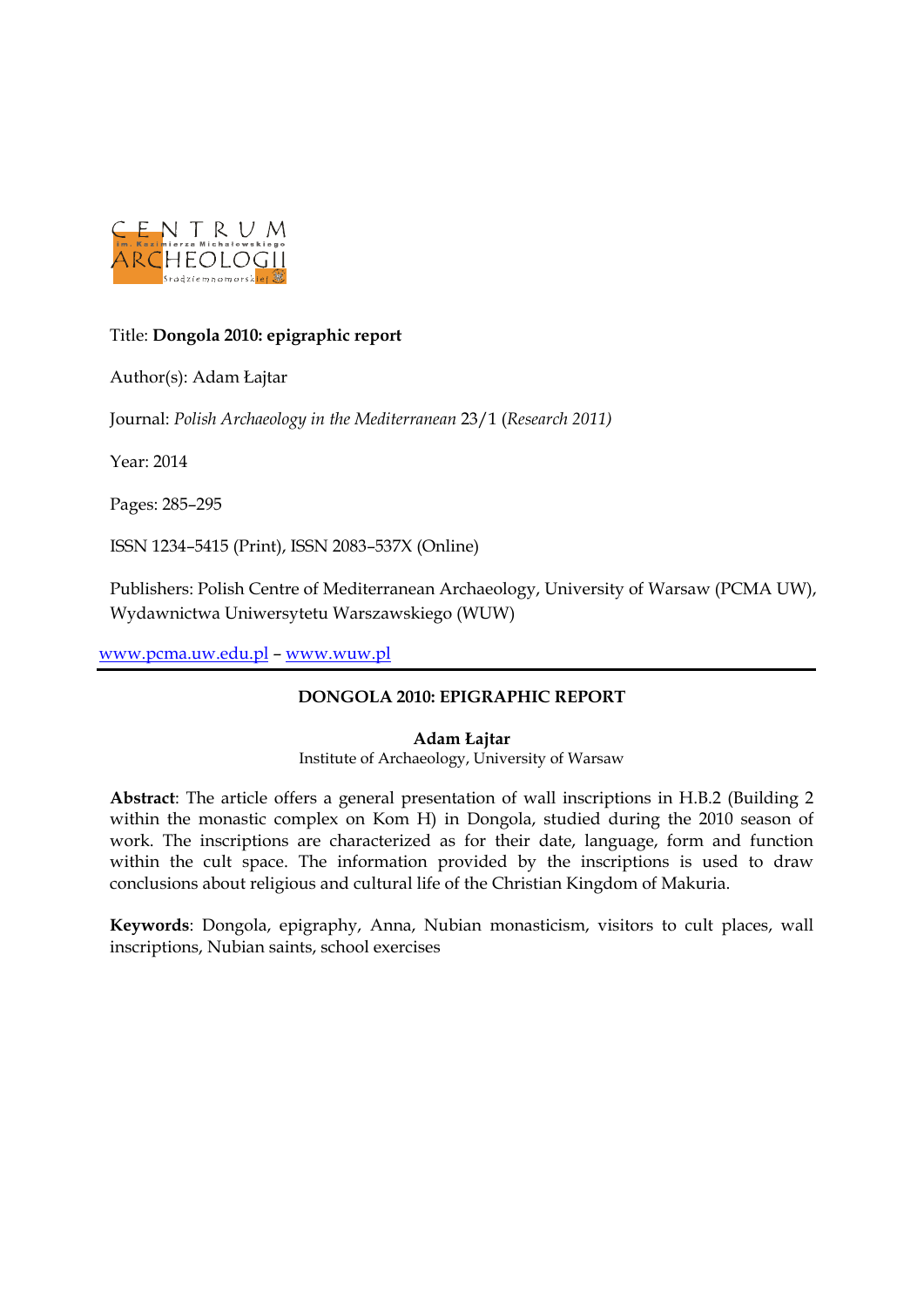# Dongola 2010: epigraphic report

## Adam Łajtar

Institute of Archaeology, University of Warsaw

Abstract: The article offers a general presentation of wall inscriptions in H.B.2 (Building 2 within the monastic complex on Kom H) in Dongola, studied during the 2010 season of work. The inscriptions are characterized as for their date, language, form and function within the cult space. The information provided by the inscriptions is used to draw conclusions about religious and cultural life of the Christian Kingdom of Makuria.

Keywords: Dongola, epigraphy, Anna, Nubian monasticism, visitors to cult places, wall inscriptions, Nubian saints, school exercises

Documenting wall inscriptions in H.B.2 (Building 2 within the monastic complex on Kom H), previously known as the South Building ("S"), was the principal epigraphic activity during the 2010 season of work at Dongola.

 H.B.2 is a relatively small and unsophisticated structure adjoining the monastery church on the west (see fig. 9 on page 276). The building was excavated by Stefan Jakobielski in 1990 and 1993 ( Jakobielski 1993; 1994), documented by him and Jarosław Dobrowolski, and backfilled with sand for protection. In 2010, Włodzimierz Godlewski cleared the building again and protected it with a roofed red-brick shelter (Godlewski 2014, in this volume). This provided the present author with the opportunity to study the inscriptions found on the walls of this building. A full descriptive documentation of the inscriptions was prepared and most of them were traced on plastic film.

 An archaeological analysis of the remains points to a two-phased occupancy of the building, observable in the architecture as well as in its apparent functioning (Godlewski 2014: 275–280, in this volume). Phase I consisted of just two rooms: a smaller, almost square room B.2.2 situated to the south and a larger, rectangular room B.2.1, located to the north. This large northern room was parted at some time with a wall into two smaller rooms (B.2.1 AB) connected by a door. This created an arrangement that was used as a dwelling by a holy man, B.2.2 being his oratory, B.2.1 A his living room and B.2.1 B his dormitory. After death the original occupant was buried in a grave cut under the floor of B.2.2 and the building itself was refurbished to assume the function of a cult place. This cult place, a kind of commemorative church, corresponded to Phase II of the building. The role of a sanctuary was played by room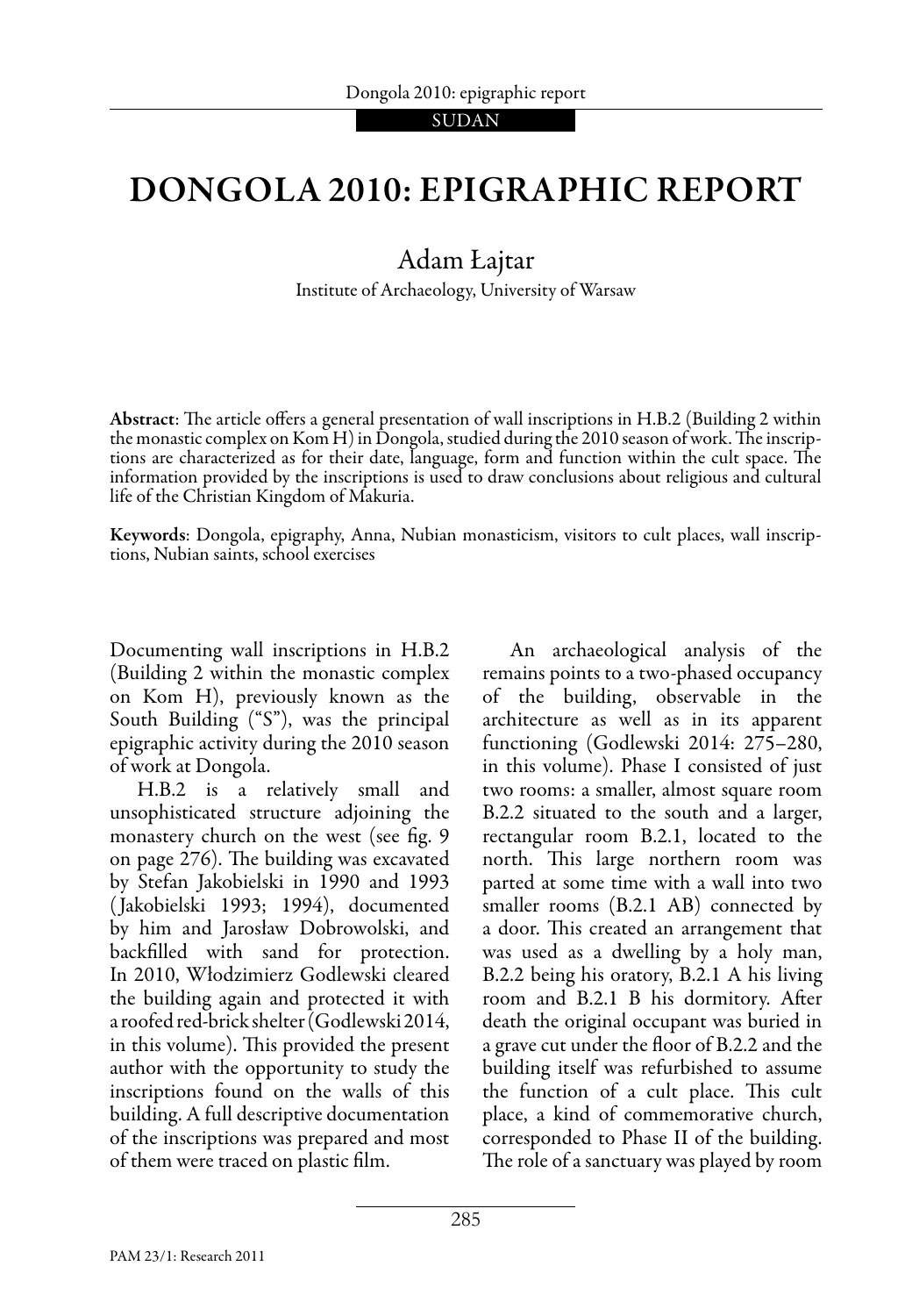# Adam Łajtar

### SUDAN

B.2.2, which was provided with an altar located in a large arcade in the east wall. Room B.2.1 B, separated from room B.2.1 A and connected by a door with B.2.2, was likely a prothesis. Room B.2.1 A, taken together with the newly built Room B.2.3 with a pulpit, corresponded to the naos, whereas room B.2.4, through which the complex was entered, with the narthex. The internal walls of the church were decorated with appropriate painted decoration: figures of Christ, the angels and saints (Martens-Czarnecka 2001: 277–280). The church was frequented by visitors who left traces of their visits in the form of inscriptions on the wall.

The chronology of H.B.2 is known only in general outline. A visitor graffito on the north wall of room B.2.2 gave the year 791 of the Era of the Martyrs; this corresponds to AD 1074/1075 demonstrating that by the second half of the 11th century the building had already started to serve as a cult place (Phase II).1 Consequently, Phase I should precede this moment, even as it must follow the time of the foundation of the monastery church, which it abutted, in the second half of the 6th century. It is more probable to have occurred in the second half of this period. Phase II of the building lasted apparently through the end of the 13th/first half of the 14th century, assuming that some of those who left their inscriptions in the building had namesakes who left their mark among the visitors'

inscriptions from this period found in the upper church at Banganarti (see below; for preliminary publication of these, see Łajtar 2003; 2008).

The total count of inscriptions identified on the internal walls of H.B.2 is 71.2 Most of them are in B.2.2 (21 items) and in B.2.1 A (37 items). Fewer were observed in B.2.1 B (perhaps because visitors did not have easy access to this space) and B.2.3–4 (most probably because of the poor state of preservation of this room).

The inscriptions are either in Greek or Old Nubian or a specific mix of these two languages. The mix occurs mainly in visitors' inscriptions constructed according to the pattern: "I, NN, wrote (this)"; in these cases, the text may start with the personal pronoun in Greek and end with the verb in Old Nubian, or the other way round. The script is mostly majuscules of the Nubian type, characteristic of Nubian literacy of the period from the 11th century onwards.

 All inscriptions seem to belong to Phase II of the building, connected with its use as a church. From the point of view of their function, they may be divided into two groups: (1) those belonging to the original decoration of the church, and (2) those constituting a secondary element of the interior, appearing over the course of its use for a number of centuries. The inscriptions of the first group are invariably painted, those belonging to the second

<sup>1</sup> Włodzimierz Godlewski (2013a) is of the opinion that the commemorative church in H.B.2 could have been an initiative of the famous bishop Georgios of Dongola in the second half of the 11th or the first years of the 12th century. For

Georgios, see Łajtar 2002.<br>This number encompasses inscriptions expressly identified by the author in 2010 and several items that were seen by Stefan Jakobielski and Jarosław Dobrowolski in 1991, but which have been lost with the collapse of plaster from the top of walls. On the other hand, items from Jakobielski's list, consisting of entangled strokes that need not have been letters, were omitted from the present dossier.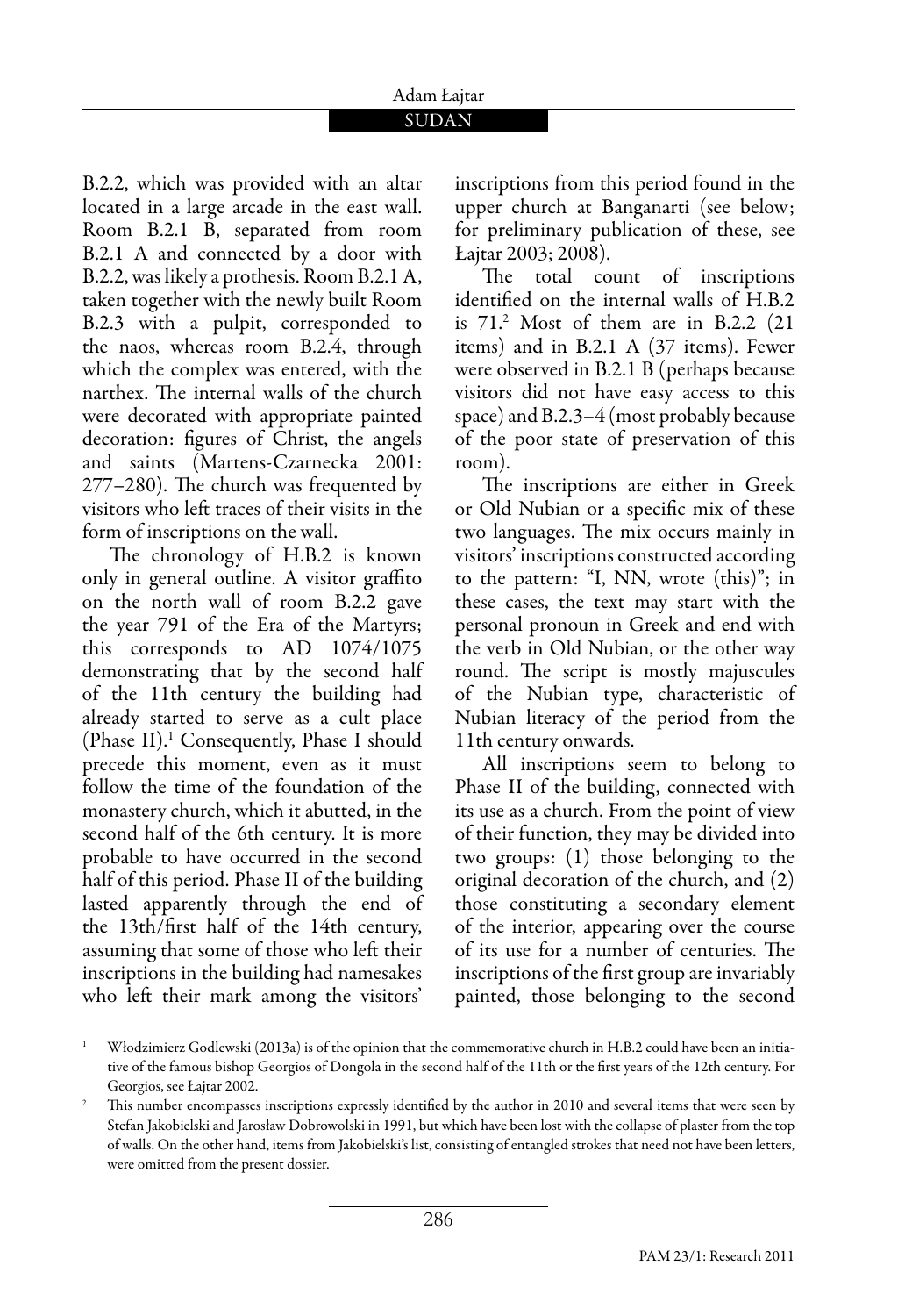group may be both painted (very rarely) or scratched.

The first group included at least eight items. Among these, one can distinguish three categories: (1) legends to paintings, (2) invocations and prayers, and (3) inscriptions of a literary character (perhaps quotations from Biblical and Patristic literature).

The first category is best represented by three inscriptions written on the south wall of Room B.2.1 A, immediately to the right of a door connecting it with B.2.2, over the heads of three smallscale paintings showing saints. All three inscriptions were executed in red paint, in a rather unsophisticated hand (perhaps that of the painter). The one on the lefthand side reads: "Saint Mena, martyr of Christ" and the one on the right-hand side: "Saint Philotheos, martyr of Christ".<sup>3</sup> The fragmentariness of the inscription in the middle does not enable a secure reading, but it is near to certain that it also gave the name of a martyr saint. Another inscription of this category is found in the northern part of the east wall of B.2.1 A, near another small-scale painting of a saint. It is done in black ink, with small, regular upright majuscules, and may contain the name of Saint Mena.

 A very peculiar legend to a figural representation is found on the vault of a recess under the pulpit abutting the north wall of Room B.2.3 (published in Martens-Czarnecka 2001: 278–279, Fig. 22). The representation, executed in dark purple paint, shows a man clad

in a horizontally striped cloak and tunic under the protection of Jesus Christ, and to the right of him, a figure holding a spear and a shield. Above the head of the armed figure, there is an inscription reading *Geōrgios*. Małgorzata Martens-Czarnecka suggested that the composition shows Georgios, Archbishop of Dongola (the figure on the left) and his patron saint Georgios (the figure on the right). According to her, the representation may have been executed by someone wishing to pay tribute to the bishop.

The second category is illustrated by an inscription situated on the south wall of Room B.2.1 A, immediately to the right of the three legends presented above. The inscription in black ink, with nice and regular sloping majuscules, was left by a certain Marianos, a deacon. It mentions a martyr saint (name not preserved) and seems to contain a request for protection against sorceries (*ta pharmakia*). Also, a very damaged black ink inscription in the northern part of the east wall of B.2.1 A may belong to this category. The text, which is arranged in at least five lines, has in line four the verb *eiselthei*, "when/if he enters", or *eiselthei[s]*, "when/if you enter", perhaps belonging to an expression like "remember me when You enter Your kingdom".

The third category has its representative in an inscription in black ink standing on two pieces of joining plaster, found under the pulpit abutting the north wall of Room B.2.3 (the only new epigraphic find from H.B.2 in the 2010 season). It is evident from the context that the

<sup>3</sup> Interestingly, the term "martyr" in these two inscriptions occurs in its by-form *martyros* (against the classical *martys*). The same form is found in a legend to the representation of saint Mercurius in the Southwestern Annex to the monastery on Kom H (unpublished, my reading from the original). Obviously, it was this form and not *martys* that was used in Nubian Greek. For the use of *martyros* in Greek papyri from Egypt of the Roman and Byzantine periods, see Gignac 1981: 64.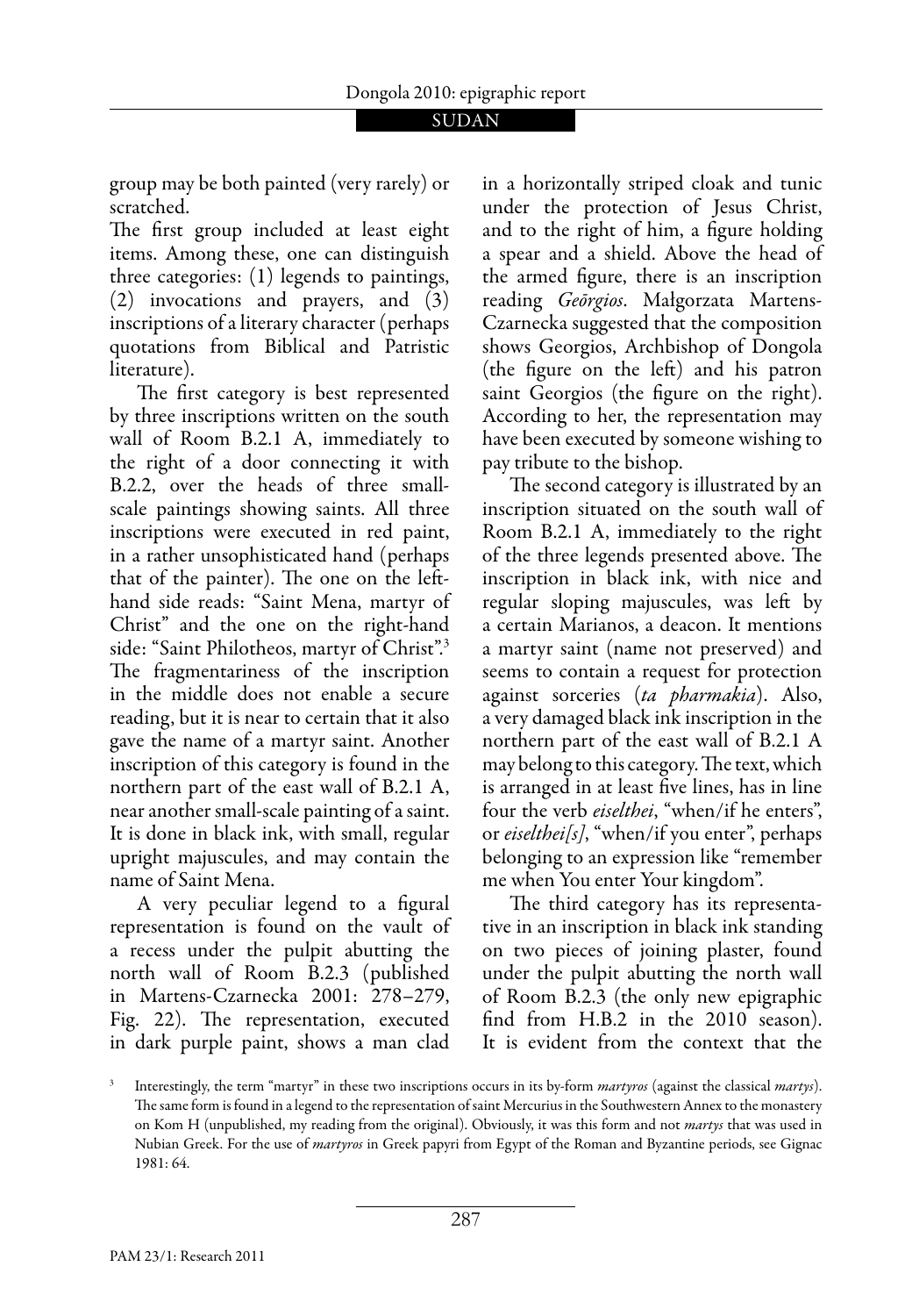# Adam Łajtar

### SUDAN

inscription adorned the north wall of B.2.3 prior to the construction of the pulpit. Fragments of five lines of text have been preserved, of which the third has *idou Sar[a*, "and now Sara", suggesting that it is a composition based on Gen. 17.19 (the textual context shows that it cannot be a direct quotation). A twoline inscription written in black ink on the east wall of B.2.2, between the altar arcade and the northeastern corner, may belong to this category as well. Unfortunately, the text is too damaged to be read, except for the expression *apostolos tēs khoras*, "apostle of the country". I was unable to find this expression in any known text and cannot even guess whom it may have referred to here.

The second group of inscriptions is larger than the first by far and encompasses all the remaining items. From the point of view of their form and contents, the inscriptions of this group can be divided into the following categories: (1) single letters and fragments impossible to classify because of their poor state of preservation; (2) names of visitors standing alone or with some elements of personal presentation; (3) texts composed according to the pattern: "I, NN" (name of a visitor preceded by the personal pronoun of the first person singular); (4) texts composed according to the pattern: "I, NN, wrote (this)"; (5) names of holy figures standing alone; (6) invocations and prayers; (7) school exercises; (8) miscellanea.

 Inscriptions from categories (2), (3) and (4) are typical visitors' graffiti as we know them from various cult places all over Nubia, including the Northwestern Annex to the monastery on Kom H in Dongola (unpublished; known to the author from autopsy), Banganarti (Łajtar 2003; 2008), Sonqi Tino (unpublished; for preliminary discussion, see Donadoni 1975), Faras, meaning inscriptions on the walls of the cathedral (not fully published; Jakobielski 1972; Kubińska 1974; see also Jakobielski 1983 with an attempt at classification) and the so-called Anchorite Grotto (Griffith 1927: 90–91), and finally Gebel Maktub near Qasr Ibrim (unpublished; for a preliminary assessment, see Łajtar, van der Vliet 2013). The persons appearing in them bear as a rule Nubian or Nubianized names like: Añonga, Dolli, Gourrōnga, Immeni, Kyri (Nubianized form of the Greek Kyrikos), Ornouta (perhaps a by-form of or a mistake for Orinourta), Oskota, Staurosikuda. Names of other origin are less frequent; let me note: Christodoulos, David, Marianos, Mena, and possibly also Ioannes. All the visitors, who indicated their social status, were ecclesiastics. As many as six of them (Dolli, son of [ - - - ]ti, Christodoulos, [ - - - ]ouril, David, Añonga) fulfilled their functions of clergymen in the Great (Church of ) Jesus.4 This church should perhaps be identified with the so-called Cruciform Church in Dongola, which, according to Włodzimierz Godlewski (1990: 136), served as the Dongolese cathedral in the late Classic and Terminal Christian periods. One visitor indicated that he was priest in the Great (Church of) the Trinity and the author of another may have been a priest of a Church of Raphael. An inscription on the eastern part of the north wall of B.2.2 was left by a certain

<sup>4</sup> Members of clergy of the Great (Church of) Jesus are represented prominently also in visitors' graffiti in the upper church at Banganarti; see Łajtar 2003: 144–145; 2008: 325.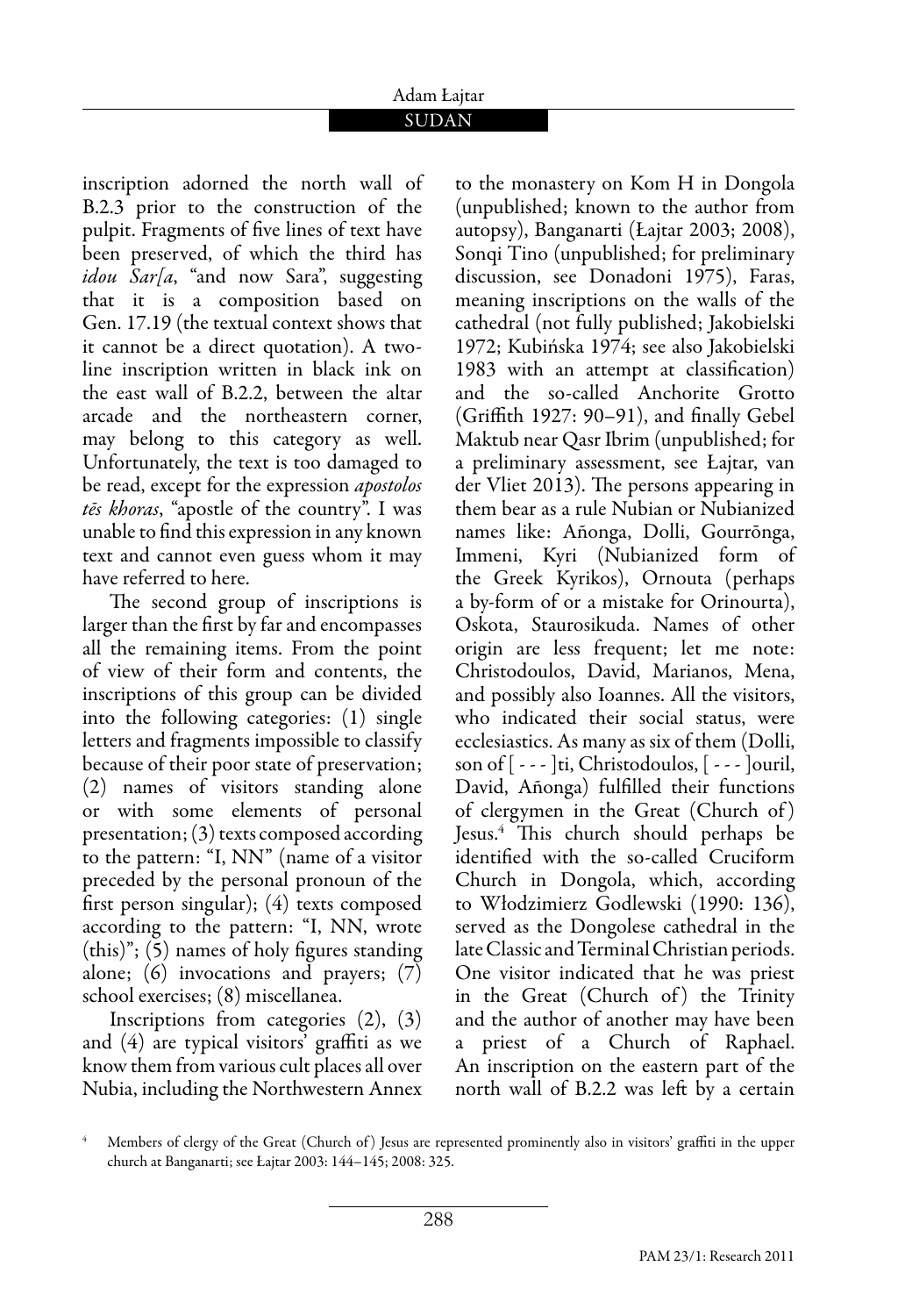#### **SUDAN**

*abba* Kyri, *archistylites* [*Fig. 1*].5 The latter title has been attested so far only in Dongola. There are two other men in addition to Kyri, who bore this title and are known by name, namely Georgios, the famous archbishop of Dongola from the second half of the 11th/first years of the 12th century (Łajtar 2002: 176) and Lazaros, whose table set was found in Room 20 of the Northwestern Annex to the monastery on Kom H (Łajtar, Pluskota 2001: 348–349). The title is also found in an inscription on a window grille that



*north wall of Room B.2.2* 

came to light in the debris to the west of the Northwestern Annex, unfortunately, the name of the person it referred to has not been preserved ( Jakobielski 2003: 213, Fig. 2 on page 214). Publishing the dossiers of Georgios and Lazaros, I have suggested that *archistylites* was a monastic title, perhaps designating a person who took care of the spiritual life of monks in a given monastery (Łajtar, Pluskota 2001: 347–349). Kyri's inscription confirms this hypothesis in that it connects the title of *archistylites* with the undoubtedly monastic title of *abba*. An inscription on the north wall of B.2.1 A mentions Gourrōnga, priest and archimandrite [*Fig. 2*]. A person with the same name and the same titles is known from a wall inscription in the upper church at Banganarti (unpublished; my reading from autopsy). In view of the rarity of the name Gourrōnga (which is unknown except for these two attestations) and the Fig. 1. Inscription of abba Kyri, archistylites; except for these two attestations) and the titles,<br>*north wall of Room R 2 2* coincidence of the name with the titles,



*Fig. 2. Inscription of Gourrōnga, priest and archimandrite; north wall of Room B.2.1 A* 

<sup>5</sup> The word *archistylites* was recorded in abbreviated form, but the resolution of the abbreviation is beyond doubt.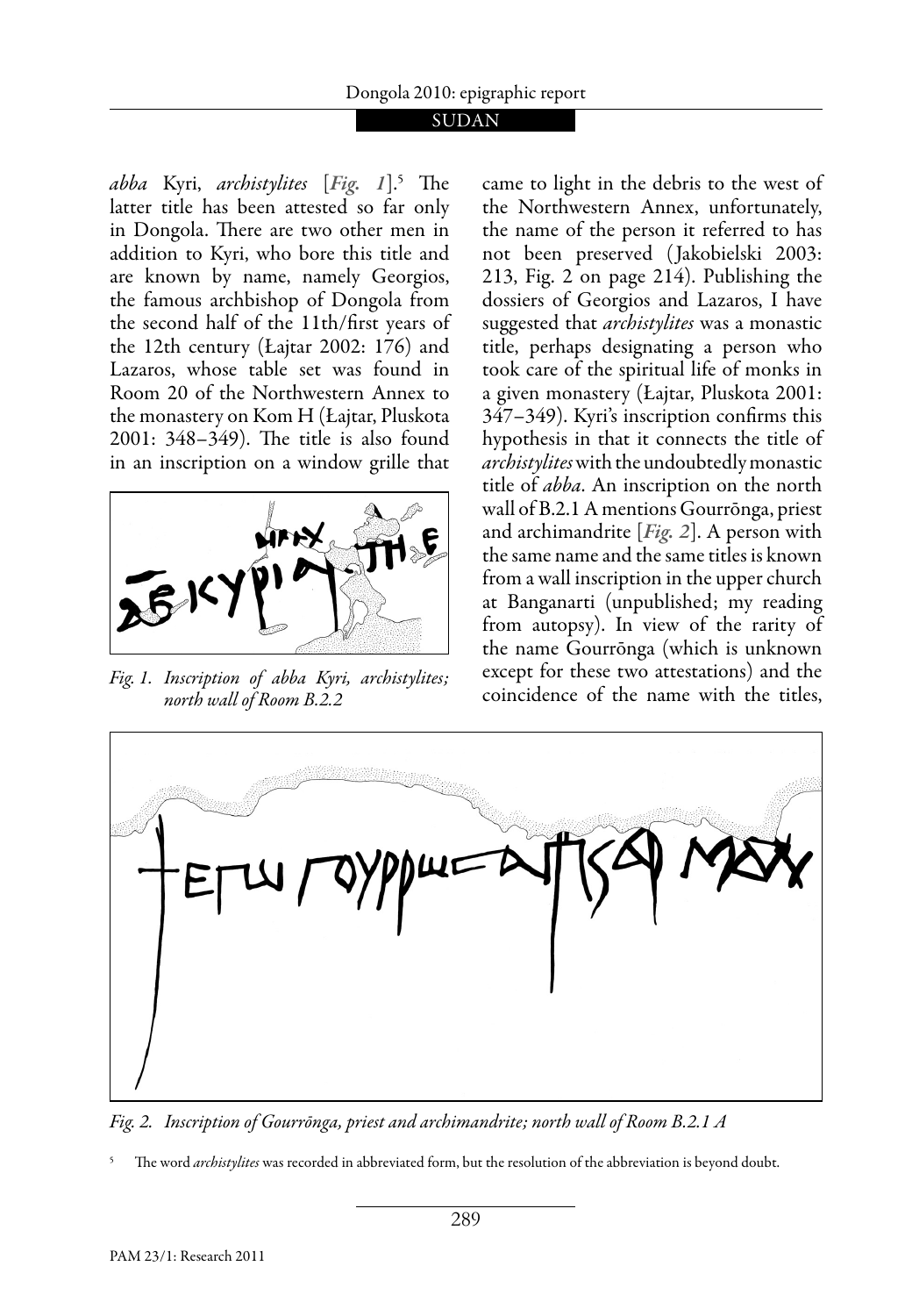#### Adam Łajtar SUDAN

one can venture to identify the authors of the inscriptions from H.B.2 and the upper church at Banganarti. The above remarks show that the men leaving their inscriptions in the commemorative church in H.B.2 were recruited mainly from among members of the clergy officiating in churches of the Makurian capital and its immediate hinterland.

 Among inscriptions from category (5), six and perhaps even eight contain the name of the Archangel Michael (in one case the name is repeated twice). An inscription on the fillet at the top of the altar in the arcade in the east wall of B.2.2 mentions two other archangels: [ - - - ]iel (Gabriel rather than Zedekiel) and Anael. There is only one mention of Jesus Christ and not entirely certain at that. The above listing is an excellent illustration of Nubian popular piety, which was very much oriented on angelic beings, and held Michael in the greatest esteem. His name, either in *scriptio plena* or in the form of the numerical cryptogram 689, is found in the hundreds, written on a variety of media.

 As for inscriptions from category (6), I have already mentioned a prayer for protection addressed to a martyr saint, apparently from the original decoration of



*Fig. 3. Invocation of Saint Anna left by Staurosikuda; east wall of Room B.2.1 A* 

the church. An inscription on the north wall of the altar arcade in the east wall of B.2.2 asks in Greek: *kyrie Iēsou Christe phylaxon*, "Lord Jesus Christ, guard". A graffito on the north wall of Room B.2.1 A contains the invocation "O, Saint Anna" in Old Nubian and the same invocation is found in an inscription on the south wall of Room B.2.1 B (these two inscriptions have survived only in S. Jakobielski's original dossier of 1991). An inscription on the east wall of Room B.2.1 A has the invocation "O, Saint Anna" in Old Nubian followed by information about the writer ("I, Staurosikuda, wrote") in Greek [*Fig. 3*]. The presence of as many as three invocations to Saint Anna raises the question of the identity of this figure and the reasons behind the popularity of his/ her cult among visitors to the church in H.B.2, the more so as he/she is mentioned yet another time in an inscription belonging in the miscellaneous category (see below).

 School exercises (7) are represented by three inscriptions. Two of them, one on the northern side of the passage between B.2.2 and B.2.3, the other on the east wall of B.2.1 A, are exercises in composing alphabetic lists of words in *phi*, in which consecutive words contain a consecutive vowel of the Greek alphabet in the first syllable. The first of these two inscriptions reads: *Phares* | *Phei* | *Phēs* | *Ph* | *Ph* | *Ph* | *Ph* [*Fig. 4*], the second: *Phar* | *Phe* | *Ph* | *Ph* | *Ph* | *Ph* | *Ph*. The two inscriptions from H.B.2 have at least three parallels from Christian Nubia. One is an inscription in the northern aisle of the Faras cathedral, now kept in the National Museum in Warsaw ( Jakobielski in Michałowski 1974: 307–308, No. 52; repeated after Jakobielski in Hasitzka [ed] 1990: 158–159, No. 233;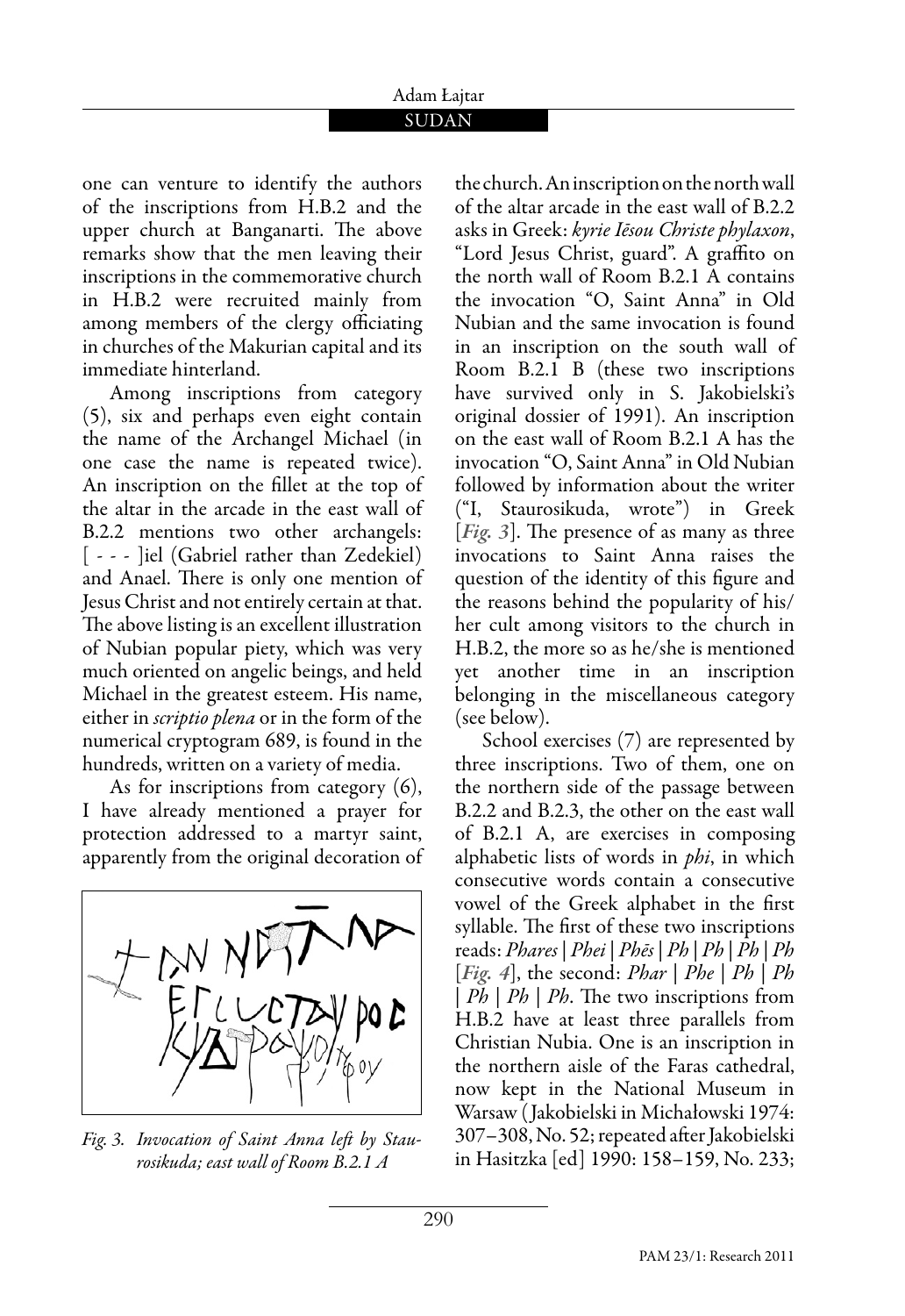published anew, Kubińska 1990). The text inscribed in black ink by a practiced, but not very nice hand reads: *Phares* | *Pheison* | *Phēstos* | *Phirsoos* | *Phoibēn* | *Phou* | *Phō . . n.6* The other parallel, not recognized as a school exercise by the editors of the text, comes from the so-called Saint Paul Church in Tamit (S. Donadoni in Baldassare, Bosticco *et alii* 1967: 68–69, No. 19, Pl. 23, note that the photo is



*Fig. 4. Exercise in composing an alphabetic list of words in phi; north face of the passage between Rooms B.2.2 and B.2.3* 

printed upside down). The text inscribed in ink in the apse of the church contained three alphabetic lists of words: in *omicron, upsilon*, and *phi*, and some other elements difficult to recognize. The third parallel is yielded by a set of inscriptions in red paint on the east wall of the southern aisle of the monastery church on Kom H at Dongola (unpublished; for a photo showing the inscription with lists of words in all letters of Greek alphabet from *ny* to *psi*, see Jakobielski 2008: 289, Fig. 9, and Gazda 2010: 50, Fig. 21). One of these inscriptions contains alphabetic lists of words in all consecutive letters of the Greek alphabet from *ny* to *psi* (including a list of words in *phi*), and the other lists words in *sigma* and *phi* (note that the list of words in *sigma* is written from right to left). Additionally, there is an inscription which lists only two words in *phi*, namely in *phi* + *alpha* and *phi* + *ēta*. The lists from Tamit and the monastery church at Dongola are essentially the same as the one occurring in the Faras inscription. The inscriptions from the Faras cathedral, Tamit and the monastery church at Dongola, as well as similar finds from the church at Sonqi Tino (alphabetic list of words in *theta*, see Donadoni 1975: 38–39, also mentioning lists of words starting with *zeta* and *gamma*) show that sacral spaces were used as schoolrooms in Christian Nubia.7 This must have been the case also with the church arranged in H.B.2. Here, as in the neighboring monastery church, letters were taught by learned persons, most probably monks or ecclesiastics, to all, both monks and people from outside

6 Note that Phirsoos is obviously a mistaken form of Phirmos, rooted in the visual similarity of "m" and "so" in Nubiantype majuscules. The explanation of Phirsoos given by the previous editors is no longer valid.<br>This is especially true of the inscriptions in the monastery church at Dongola, which was undoubtedly executed

by a student's hand.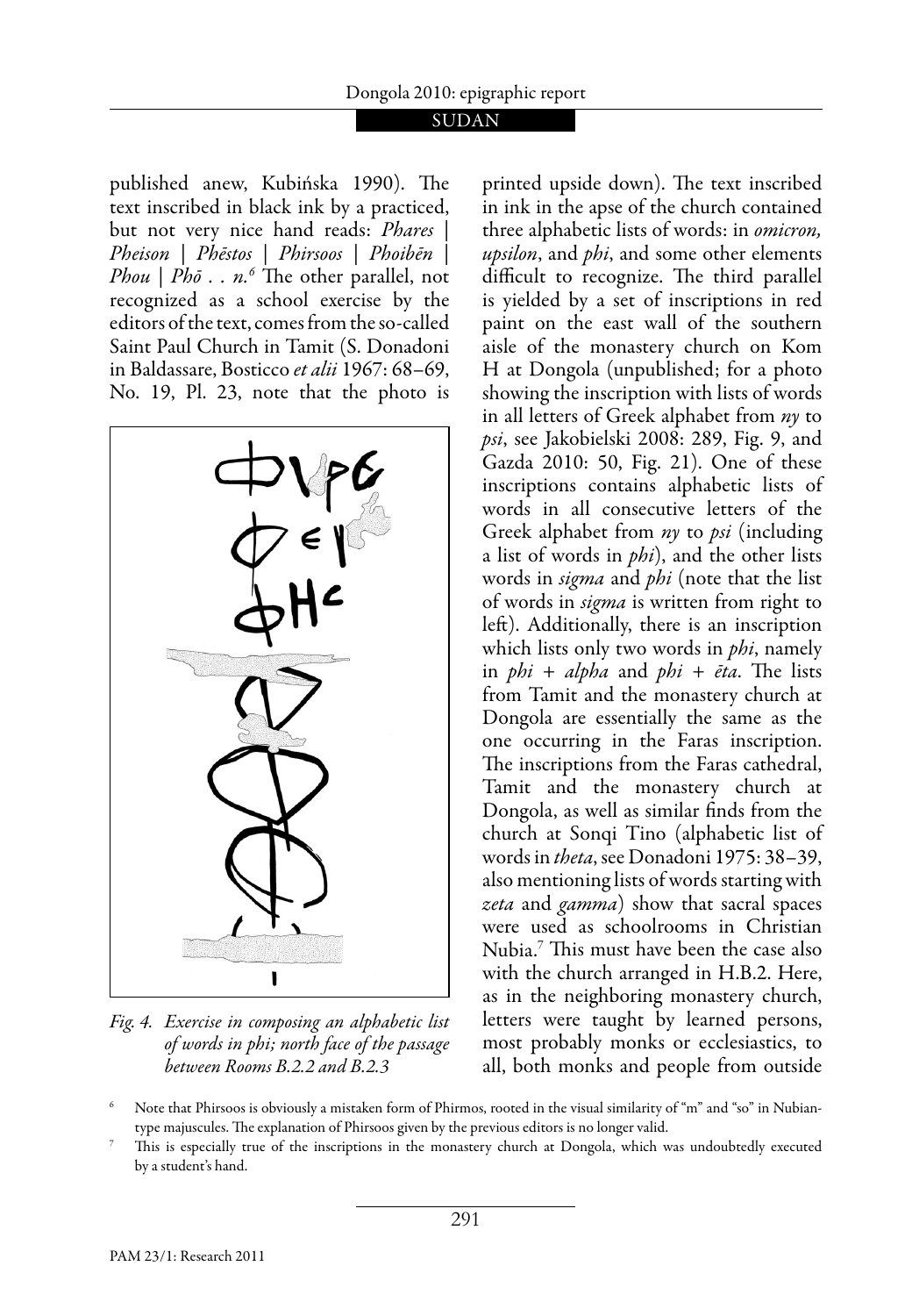#### Adam Łajtar SUDAN

the monastery, who wanted to learn how to read and write. The process of teaching called for the teacher to write the initials and some other elements of the list (the first word or the first syllables of several words) and students supplemented this. The teacher's text was carved, the students' supplements could have been painted and whitewashed after being checked by the master. In any case, there are no traces of letters following that which has been transcribed above.

 A graffito in the southern part of the eastern wall of B.2.2 brings the expression *an mou grapsei*, $^8$  "when/if he writes me", written twice, one under the other, by a practiced hand. *an mou grapsei* is likely an epistolary formula. Ready formulae, like this one, were memorized by students at an advanced stage of their education. Perhaps this particular inscription was left by such an advanced student who had just learned how to compose letters in Greek. It cannot be a teacher's model, as it is clearly too small for the purpose.

The miscellaneous category (8) includes texts that do not fit elsewhere. Three of them are noteworthy. A graffito on the south wall of B.2.1 A reads: *kouph( ) 29*. The abbreviated word *kouph*( ) could be expanded to *kouph(a)*, "baskets". However, I have no inkling what the inscription "29 baskets" written on the wall of a church could refer to. Could the reference be to an offering made to the church? A graffito on the north wall of B.2.2 with the date: *apo mar[t](yrōn)* 791, "from the martyrs (year)

791", that is to say, AD 1074/1075, has already been mentioned above.

 A Graeco-Nubian graffito on the west wall of Room B.2.2 states that the feast of Anna falls on 10 Tybi (5 January in normal years, 6 January in leap years) [*Fig. 5*].9 This turns our attention again to the person of Saint Anna who, as we already saw, is the addressee of as many as three invocations written on the walls of H.B.2. The saint mentioned in altogether four graffiti could not be Anna, the mother of Mary, even if her cult is attested in Christian Nubia through her painted representations in the Faras cathedral. It is because her feast falls on 26 July in the liturgical calendars of all the Christian churches. Other Annas are hardly to be expected in Christian Nubia. This suggests that the Anna mentioned in inscriptions from building H.B.2 was a local saint. Quite tentatively, one could identify this person with the holy man who had occupied H.B.2 originally and was



*Fig. 5. Graffito giving the date of the feast of Anna; west wall of Room B.2.2*

<sup>8</sup> Obviously a mistake for *an moi grapsei*. Note that the inscription is located only 48 cm above the floor, as if the writer was sitting or kneeling on the floor. 9

A photo of the inscription is published in Godlewski 2010: 80, Pl. 11, and 2013b: Figure on page 82. In this inscription, the name of Anna is followed by the letters BY. This is most probably an abbreviated word, but the resolution escapes me. The only certain thing is that the word in question was of Greek origin, as Old Nubian did not have the /b/ sound. The function of the word is an attribute to Anna or a predicate.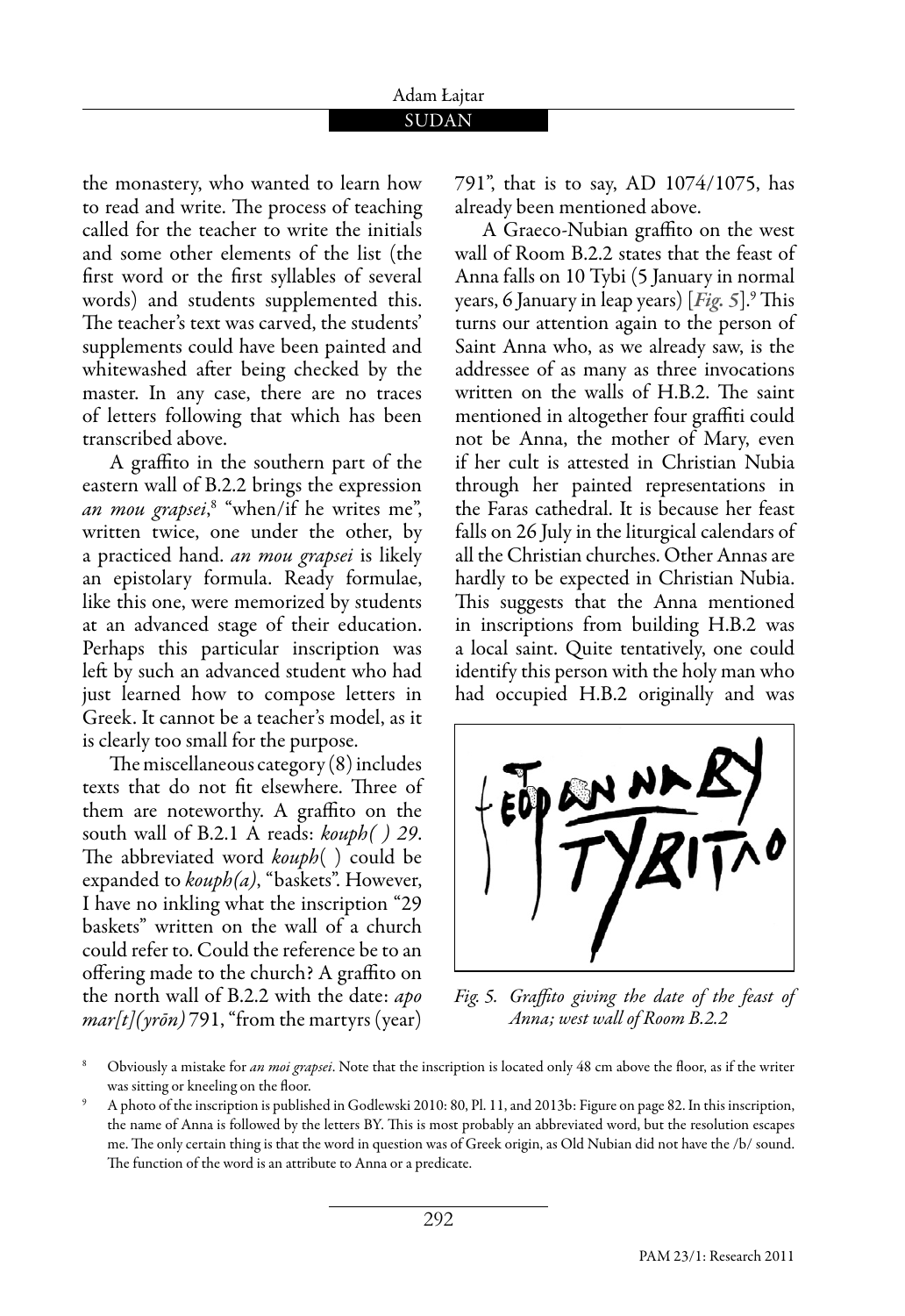later buried in the grave that is under the floor of room B.2.2. If so, his name would not have been of Hebrew origin, as the Hebrew (H)anna(h) is a female name, but would have rather been connected with the local Nubian onomastic stock. The name Anna is attested several times in Old Nubian documents from Qasr Ibrim and its bearers apparently were all men (Browne 1991: 38.21; 49.7; 50.4; 53.1). Provided this hypothesis is correct, the holy man Anna, who lived in H.B.2 and who was buried there and subsequently venerated by the local population, would be the first Nubian saint known to us by name.

To round off the report on epigraphic finds from the 2010 season, I should mention some pieces of inscribed pottery discovered in the filling of Building B.I on the citadel of Dongola. The most interesting of these was a *dipinto* in black ink, written in a nice and skillful hand on the neck of an amphora of local Dongolese production, datable to the late Period (Danys-Lasek, Łajtar 2011). The *dipinto* mentions a potter of the name Oungkouda, son of Ounna. He was either the producer of the amphora or the addressee of a product, most probably wine, that had been sent in it.

Prof. Adam Łajtar Institute of Archaeology, University of Warsaw 00-927 Warsaw, Poland, ul. Krakowskie Przedmieście 26/28 a.f.lajtar@uw.edu.pl

#### REFERENCES

Baldassare, I., Bosticco, S., Bresciani, E., Donadoni, S., Roveri, A.

1967 *Tamit (1964). Missione archeologica in Egitto dell'Università di Roma*, Rome: Istituto di Studi del Vicino Oriente

#### Browne, G.M.

- 1991 *Old Nubian Texts from Qasr Ibrim* III [=*Texts from Excavations* 12], London: Egypt Exploration Society
- Danys-Lasek, K., Łajtar, A.
	- 2011 An amphora with a Graeco-Nubian inscription found at Dongola [in:] A. Łajtar, J. van der Vliet (eds), *Nubian Voices. Studies in Christian Nubian Culture* [=*JJP Supplement* 15], Warsaw: Faculty of Law and Administration, University of Warsaw; Institute of Archaeology, University of Warsaw; Fundacja im. Rafała Taubenschlaga, 3–13

#### Donadoni, S.

1975 Les graffiti de l'église de Sonqi Tino [in:] K. Michałowski (ed.), *Nubia. Récentes recherches. Actes du colloque nubiologique international au Musée National de Varsovie, 19–22 Juin 1972*, Warsaw: Musée National, 31–39

#### Gazda, D.

2010 Excavations at the Monastery Church on Kom H at Old Dongola: 2002/3–2006, *GAMAR* 6, 41–60

#### Gignac, F.T.

1981 *A Grammar of the Greek Papyri of the Roman and Byzantine Periods* II. *Morphology* [=*Testi e documenti per lo studio dell'antichità* 55/2], Milan: Istituto editoriale cisalpino; La Goliardica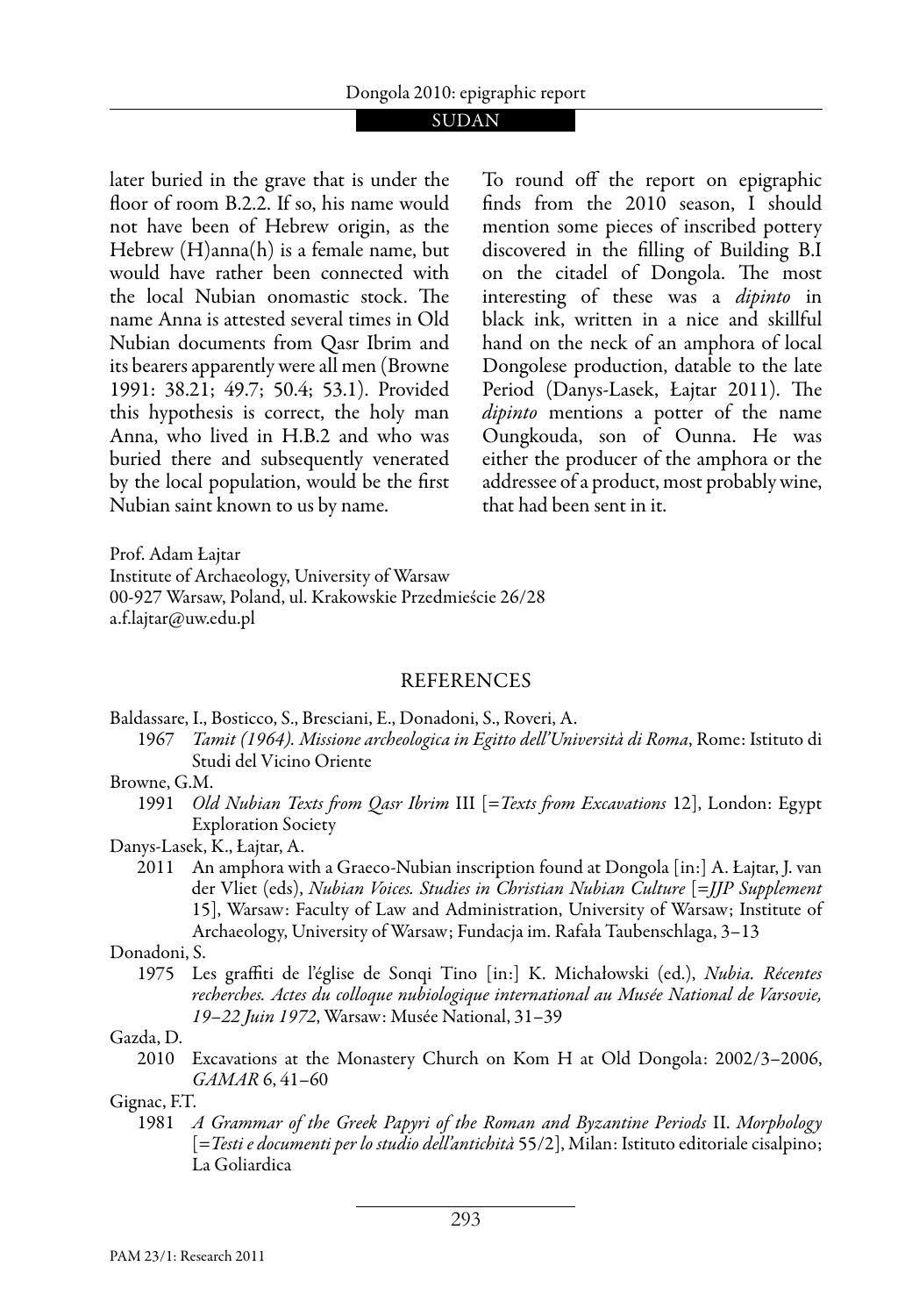#### Adam Łajtar

#### SUDAN

Godlewski, W.

- 1990 The Cruciform Church at Old Dongola (Sudan). Some comments [in:] W. Godlewski (ed.), *Coptic Studies. Acts of the Third International Congress of Coptic Studies, Warsaw*, *20–25 August 1984*, Warsaw: PWN – Éditions scientifiques de Pologne, 127–137
- 2010 Dongola after the 2008–2010 seasons: royalty, saints and blessed bishops, *Sudan & Nubia* 14, 75–82
- 2013a Archbishop Georgios of Dongola. Socio-political change in the second half of the 11th century, *PAM* 22 (*Research 2010*), 663–677
- 2013b *Dongola Ancient Tungul* [=*PCMA Archaeological Guides* 1], Warsaw: PCMA UW
- 2014 Dongola 2010–2011, *PAM* 23 (*Research 2011*), 265–284

Griffith, F.L.

- 1927 Oxford excavations in Nubia, *LAAA* 14, 57–116
- Hasitzka, M. (ed.)

#### Jakobielski, S.

- 1972 *A History of the Bishopric of Pachoras on the Basis of Coptic Inscriptions* [=*Faras* 3], Warsaw: PWN – Éditions scientifiques de Pologne
- 1983 Coptic graffiti from Faras, *EtTrav* 13, 134–137
- 1993 Old Dongola, 1991–1992, *PAM* 4 (*Reports 1992*), 98–110
- 1994 Old Dongola. The report on salvage works on Kom H effected in 1990 field season, *Kush* 16, 305–309, 328–333
- 2003 Old Dongola. Fieldwork in 2002, *PAM* 14 (*Reports 2002*), 211–229
- 2008 The Holy Trinity Monastery in Old Dongola [in:] W. Godlewski, A. Łajtar (eds), *Between the Cataracts. Proceedings of the 11th Conference for Nubian Studies, Warsaw University, 27 August–2 September 2006,* I. *Main Papers* [=*PAM Supplement Series* 2.1], Warsaw: PCMA UW; Warsaw University Press, 283–302

#### Kubińska, J.

- 1974 *Inscriptions grecques chrétiennes* [=*Faras* 4], Warsaw: PWN Éditions scientifiques de Pologne
- 1990 Inscription scolaire sur les murs de la cathédrale de Faras, *EtTrav* 15, 225–229
- Łajtar, A.
	- 2002 Georgios, Archbishop of Dongola († 1113) and his epitaph [in:] T. Derda, J. Urbanik, M. Węcowski (eds), *EUERGESIAS XARIN. Studies Presented to Benedetto Bravo and Ewa Wipszycka by their Disciples* [=*JJP Supplement* 1], Warsaw: Fundacja im. Rafała Taubenschlaga, 159–192
	- 2003 Wall inscriptions in the Banganarti churches. A general note after three seasons of work, *JJP* 33, 137–160
	- 2008 Late Christian Nubia through visitors' inscriptions from the Upper Church at Banganarti [in:] W. Godlewski, A. Łajtar (eds), *Between the Cataracts. Proceedings of the 11th Conference for Nubian Studies, Warsaw University, 27 August–2 September 2006,* I. *Main Papers* [=*PAM Supplement Series* 2.1], Warsaw: PCMA UW; Warsaw University Press, 321–331

Łajtar, A., Pluskota, K.

2001 Inscribed vessels from the Monastery of the Holy Trinity at Old Dongola [in:] S. Jakobielski, P.O. Scholz (eds), *Dongola-Studien. 35 Jahre polnischer Forschungen im* 

<sup>1990</sup> *Neue Texte und Dokumente zum Koptisch-Unterricht* [=*Mitteilungen aus der Papyrussammlung der Österreichischen Nationalbibliothek* 18], Vienna: Hollinek